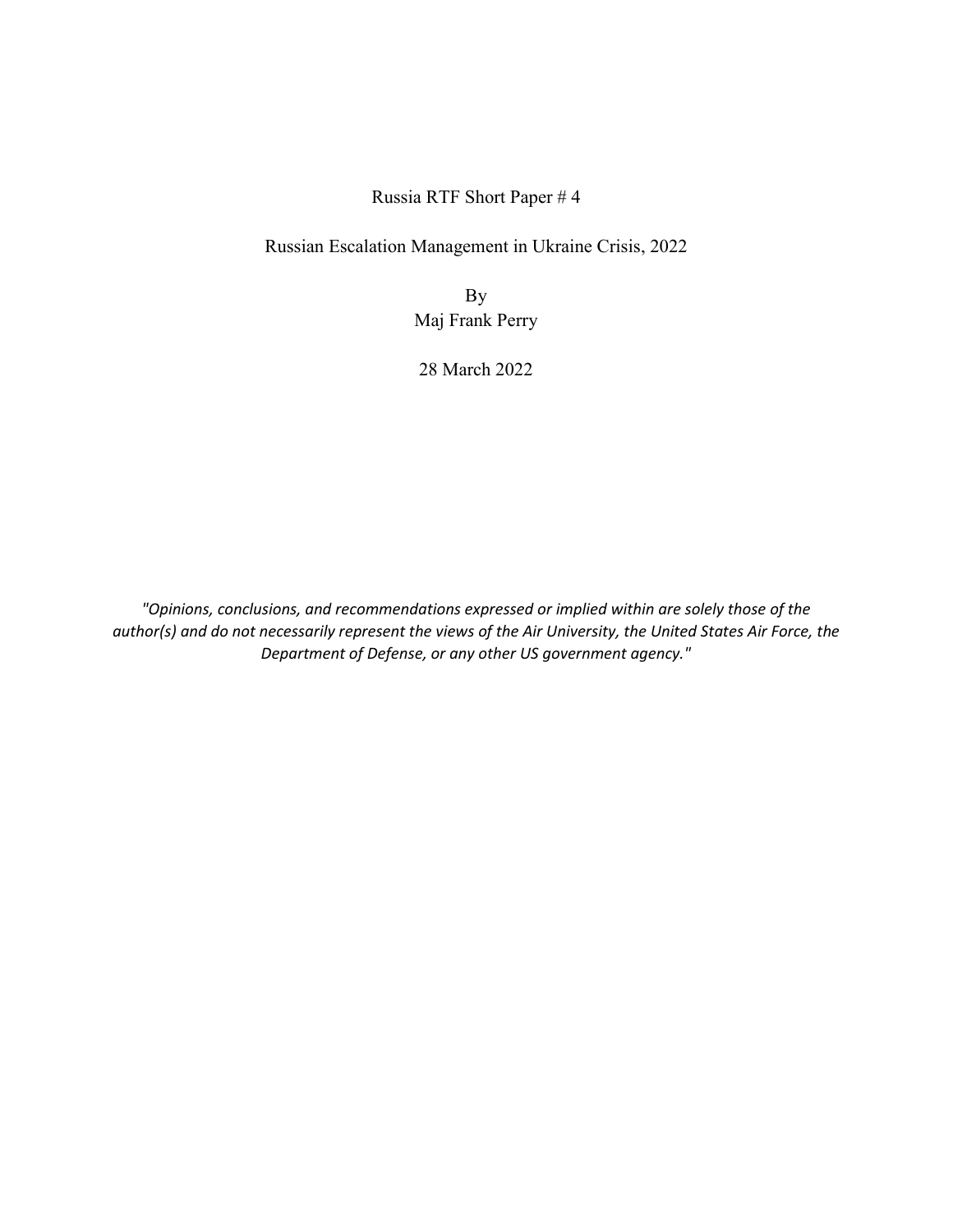Russia's invasion of Ukraine in February of 2022 provided a significant data point regarding Russian forces' readiness, tactics, techniques and procedures, and escalation management. What was once conceptual and only captured in Russian doctrine has now seen "first contact," and now the West can absorb new insights. While much remains to play out in this conflict, the transition from Phase I to Phase II by the Russian military display a rethinking of escalation management, particularly the potential abandonment of "escalate to deescalate" or "sufficient damage" doctrine.

The events leading up to the initial invasion in 2022 had all the hallmarks of a textbook Russian doctrinal land-grab in Ukraine. Before 24 February, more than 100,000 Russian troops built up around the Ukrainian border from the North, South, and Eastern directions. Russia focused limited cyber-attacks on the Ukrainian government resources, and separatist forces began to escalate tension and conflict in the Eastern Donbass region. Simultaneously, an internal narrative began to revolve around the mistreatment of Russian speaking Ukrainians, with a muted acknowledgement of "Nazis" in the Ukrainian government.<sup>[1](#page-3-0)</sup> To those paying attention, these actions were clearly an escalatory pretense to the invasion of the Donbass region, as seen previously in Crimea.

The intense resistance of the Ukrainian forces and populous as well as considerable support from Western allies created a divergence from the results of the 2014 Crimean invasion. What Russia had clearly thought would be a short-lived occupation followed by regime change turned into a comedy of military errors including the loss and abandonment of significant Russian forces, and the resulting "meme-war" which painted Russia as inept occupiers. Were it not for the significant anti-tank/personnel weapons combined with an information campaign providing real-time data to the world, Mr. Putin's fait accompli may have been completed.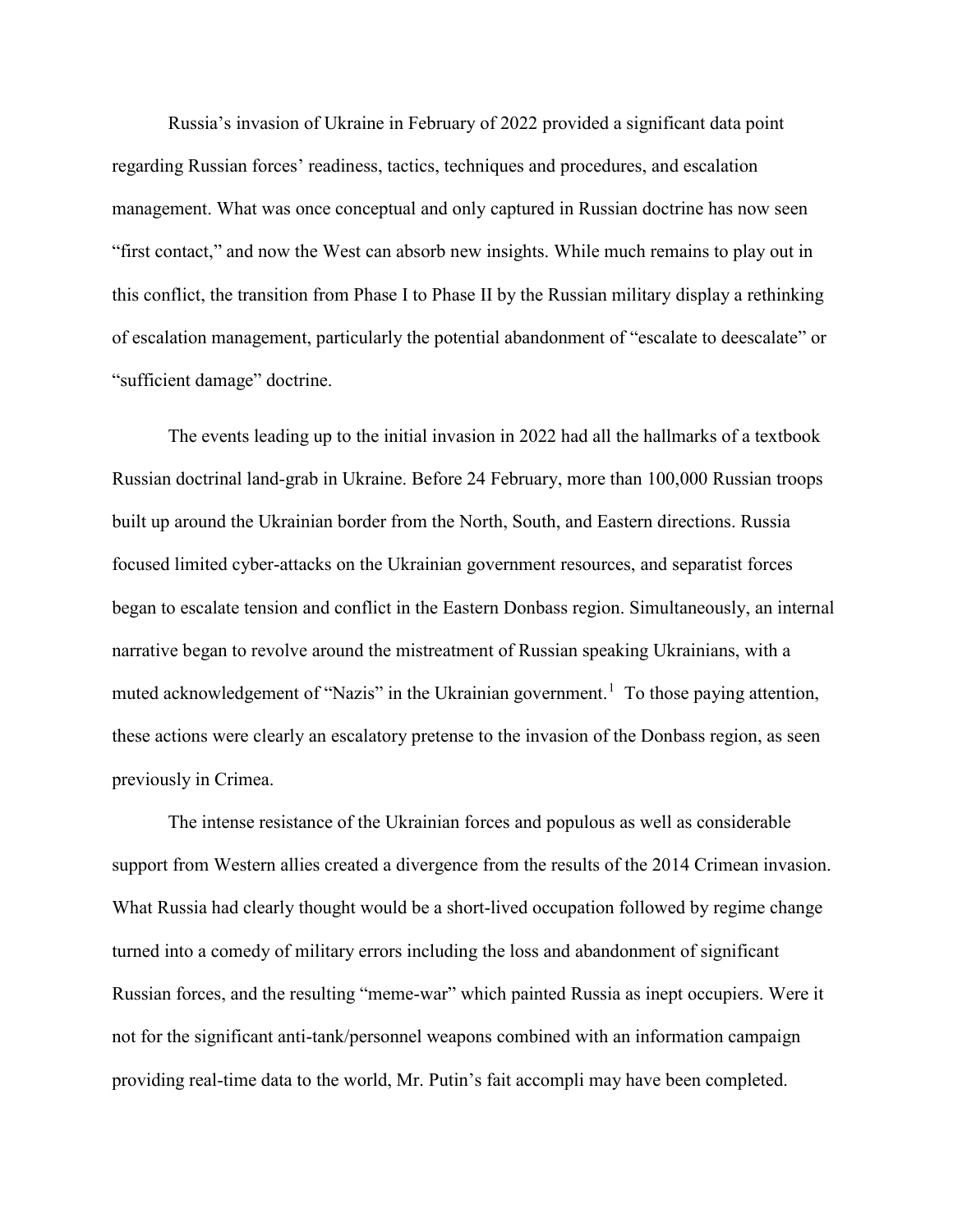Instead, where Russian doctrine calls for escalation significant enough to deter the West from further action (up to and including the use of non-strategic nuclear weapons), Russia was forced to accept the circumstances and continue to fight.<sup>[2](#page-3-1)</sup> In fact, Russian forces are designed for short-lived, dramatic escalation, not attrition warfare as it is now forced to conduct.<sup>[3](#page-3-2)</sup> The fact remains, Russia has the firepower and resources (for now) to conduct a catastrophic invasion, including the elimination of Ukrainian defense forces and government officials. They are aware, however, the world would quickly condemn such actions and even more severe consequences could be perpetrated from the West. Instead, they continue to advance the "denazification" narrative internally, and to slowly escalate the Ukrainian conflict, with the most recent opensource intelligence reflecting the potential use of chemical weapons.

As this conflict continues to progress, facts thus far point toward further escalation swiftly (or preemptively) condemned by the West. As we observe Russian escalatory practices, there are benchmarks to mark the transition from what is now "local war" to what they consider "regional war." Russian "regional war" is most notably indicated by the demonstrative use of strategic or non-strategic nuclear weapons. Such a detonation would be representative of a return to their own "escalatory ladder," and a harbinger of larger operations beyond the borders of Ukraine.[4](#page-3-3)

The recent conflict clearly represents either a much slower escalation than anticipated, or the abandonment of the "escalate to deescalate" doctrine. Until this is clear, it is imperative that the West continue to offer Mr. Putin off ramps in which the case save face. A regime change that Mr. Putin perceives to be initiated by the West could be catastrophic for the free world, as Russia holds more nuclear weapons than any country in the world. It would be best, in the author's